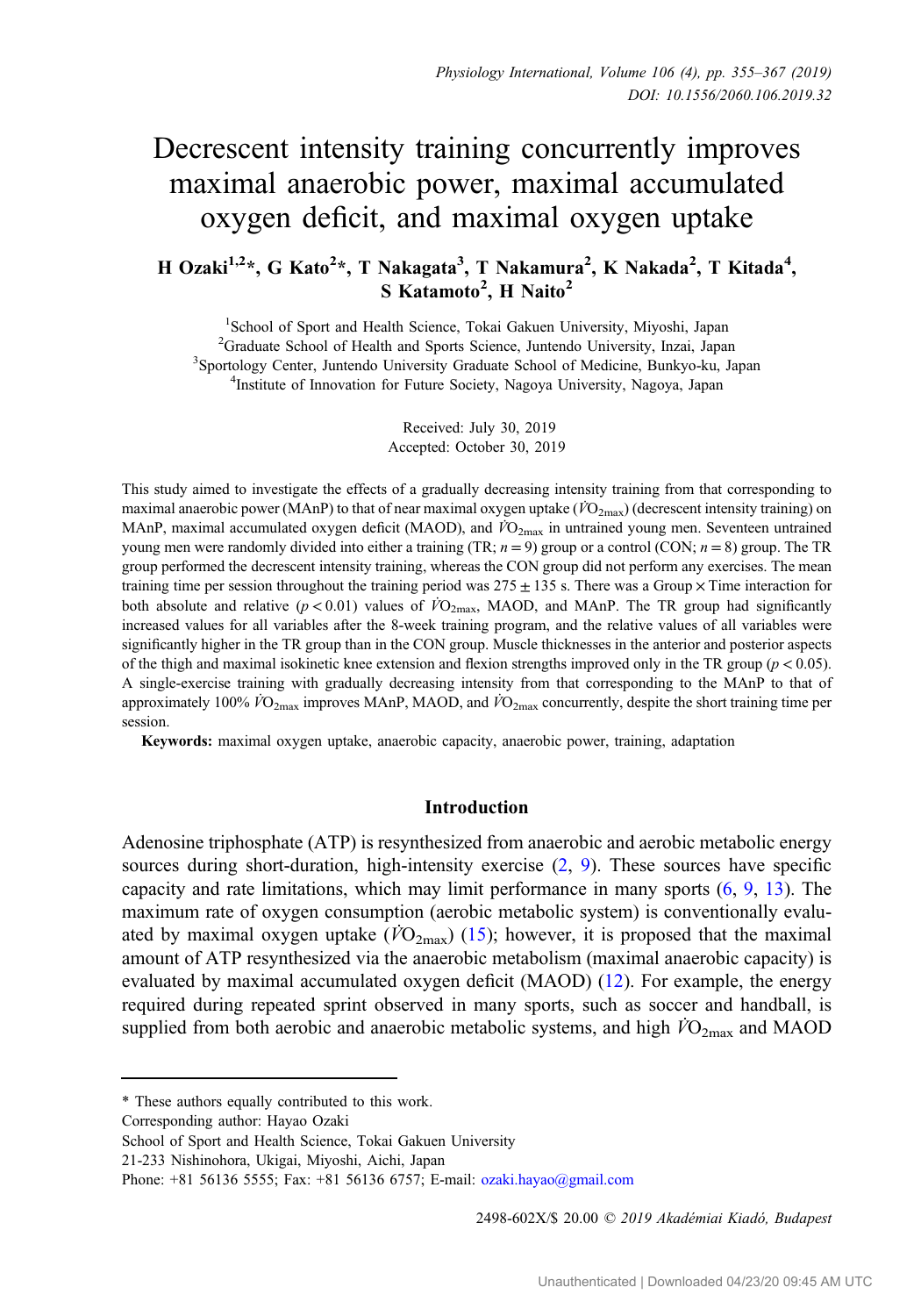help maintain sprint performance [\(6](#page-11-0)). The maximal anaerobic power (MAnP) assessed by the short all-out sprint is assumed to be the expression of the maximal rate of anaerobic ATP synthesis [\(3](#page-11-0)). Almost all of the energy required during the initial several seconds of maximal effort exercise are supplied from anaerobic metabolism system. The rate of energy release is critical to the success of athletic movements, such as sprint, that require the development and short-term maintenance of high power outputs ([5\)](#page-11-0). Thus, developing a training method for effectively improving these abilities ( $\dot{V}O_{2\text{max}}$ , MAOD, and MAnP) is important for enhancing sport performance. For stimulating aerobic and/or anaerobic metabolism systems, continuous or high-intensity interval training is extensively used  $(7, 10, 20)$  $(7, 10, 20)$  $(7, 10, 20)$  $(7, 10, 20)$  $(7, 10, 20)$  $(7, 10, 20)$ , but no previous studies have demonstrated concurrent improvements in all three abilities by a training intervention with only a single exercise ([20\)](#page-12-0).

Based on one's specific adaptation to imposed demands, if a single exercise includes intensive stimuli for the rate of oxygen consumption and anaerobic ATP synthesis, as well as anaerobic capacity, it can enhance all three abilities concurrently. Recently, we demonstrated that a single high-load [80% of one repetition maximum (1RM)] set with additional drop sets descending to a low load (30% 1RM), that is, the simultaneous execution of both high and low loads, without recovery intervals, can simultaneously increase muscle strength (1RM) and endurance (maximum repetitions at 30% 1RM) in untrained young men ([14](#page-11-0)). Training with high and low loads produces strong results in the test under high- and low-load conditions, respectively [\(17\)](#page-12-0): Adaptations in muscle strength and endurance are consistent with the principle of specificity. From a viewpoint of the metabolic demands of training, MAnP required the highest and  $\dot{V}O_{2\text{max}}$  required the lowest exercise intensity for improvements. Thus, we hypothesized that, based on the method of drop sets training, the decrescent intensity training from an exercise intensity that corresponds to MAnP to that of near  $\dot{V}O_{2\text{max}}$ improves the rate of oxygen consumption and anaerobic ATP synthesis as well as anaerobic capacity.

The aims of this study were to clarify whether a gradually decreasing exercise intensity training (decrescent intensity training) from that which corresponds to MAnP to that of near  $\dot{V}O_{2\text{max}}$  concurrently improves MAnP, MAOD, and  $\dot{V}O_{2\text{max}}$  in untrained young men. Because it is difficult to differentiate the effect of this training program from those of other exercise trainings in studies employing athletes, we enrolled untrained subjects.

## Methods

## Subjects

Seventeen untrained young men volunteered to participate in the study. Subjects were recruited through printed advertisements and by word-of-mouth. No subjects had participated in any regular endurance and resistance training for 1 year prior to enrollment in the study. Past or present smokers and anyone taking any medications and/or supplements were excluded. All subjects were informed of the methods, procedures, and risks, and they signed an informed consent document before participating in the study. This study was conducted according to the principles of the Declaration of Helsinki and was approved by the Ethics Committee for Human Experiments of Juntendo University, Japan.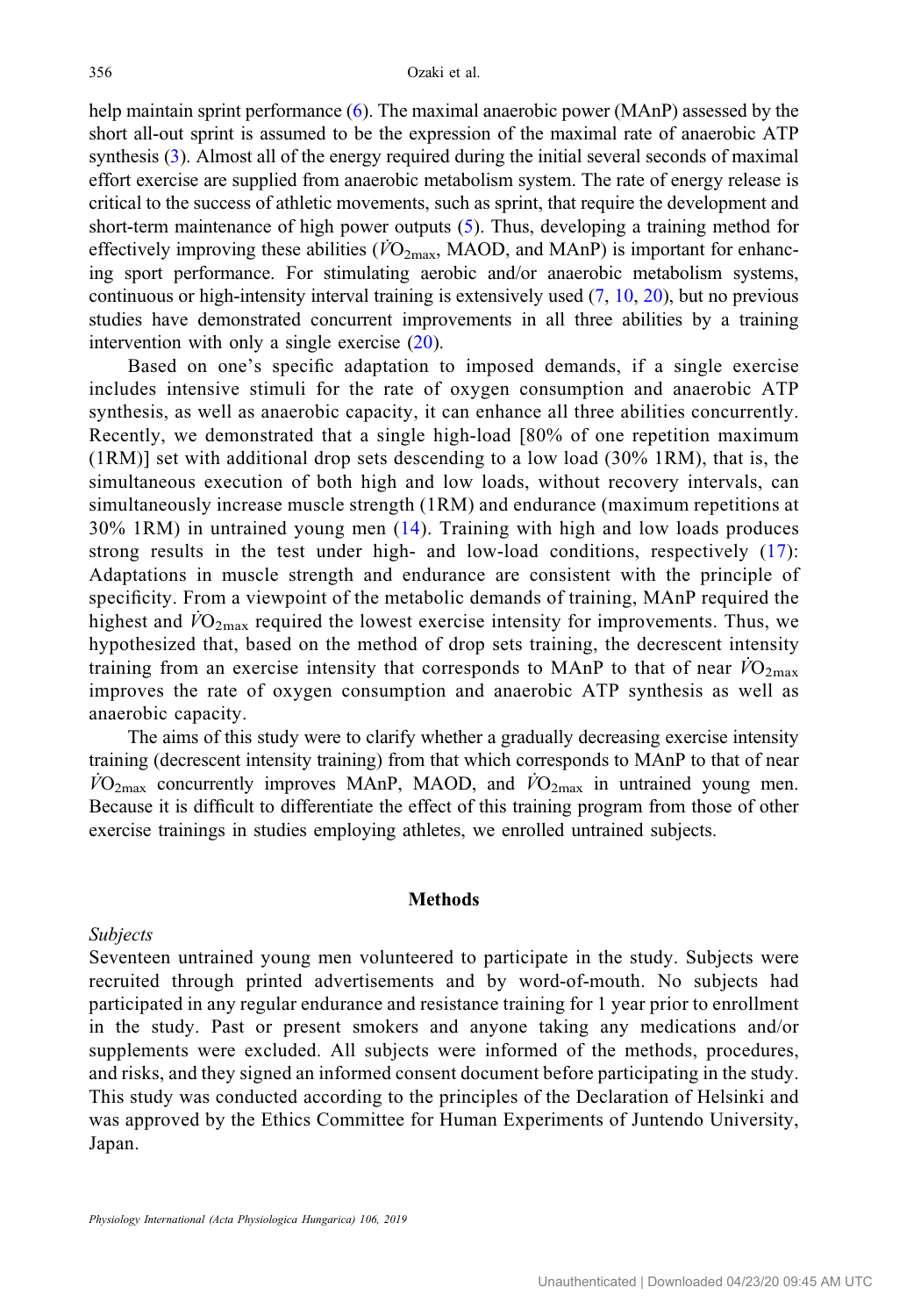## Study design

Each subject visited the laboratory five separate times for measurements before the start of the training period (PRE). On the first day, the muscle thickness (MT) of their thighs was measured, and they underwent maximal exercise testing on an electromagnetically braked cycle ergometer (Powermax V2, Combi, Tokyo, Japan) to determine  $\dot{V}O_{2\text{max}}$ . On the second and third days, they participated in submaximal exercise tests to determine a linear relationship between the submaximal intensity of cycling (watts) and the steady-state oxygen uptake (L/min). On the fourth day, the subjects were familiarized with the maximal isometric and isokinetic strength tests using a System 3 dynamometer (Biodex, Shirley, NY, USA), which were taken on the fifth day, and they participated in a supramaximal exercise test on a cycle ergometer that exhausted subjects within  $2-3$  min to calculate MAOD.  $\dot{V}O<sub>2</sub>$  was measured using an automated metabolic cart (Aeromonitor AE-300S, Minato Medical Science, Tokyo, Japan) during the maximal and submaximal exercise tests. In the supramaximal exercise test, the Douglas bag method was used for the accurate calculation of MAOD. Gas volume was measured by a gasometer (Shinagawa Seisakusho, Tokyo, Japan), and fractions of oxygen and carbon dioxide in the expired air were measured by the metabolic cart. On the fifth day, they underwent maximal strength test and then maximal effort sprint tests at three different loads to determine MAnP ([11\)](#page-11-0). The familiarization session of the training protocol was performed 2–3 days before the training period. After 4 weeks of training, MAnP and  $\dot{V}O_{2\text{max}}$  were evaluated in a single day (MID). The  $\dot{V}O_{2\text{max}}$  test was performed more than 30 min after the end of the MAnP test. After the training periods, the subjects completed all measurements within 12 days (POST).

#### Training program

Subjects were randomly divided into either a training (TR;  $n = 9$ ) group or a control (CON;  $n = 8$ ) group. The TR group performed the decrescent intensity training on an ergometer, whereas the CON group did not perform any exercises. Subjects were instructed to avoid other physical activities and not change their dietary patterns throughout the course of the study. Before the start of each training session, subjects performed 10 min of continuous cycling at an intensity of 50%  $\dot{V}O_{2\text{max}}$  including three bouts of 5 s near maximal pedaling in the latter half as a warm-up.

The decrescent intensity training was composed of five consecutive parts without rest intervals between parts, and the exercise intensity gradually decreased by modulating the pedaling rate and load (Fig. [1](#page-3-0)). Subjects first pedaled with maximal effort for 5 s at a pedaling load, which corresponds to MAnP (Part I) and then underwent five bouts of 5 s pedaling (Part II). The pedaling rate decreased by 5 rpm (85, 80, 75, 70, and 65 rpm) using the load in the supramaximal exercise (MAOD) test in Part II. Immediately thereafter, subjects performed pedaling at 60 rpm at an exercise intensity used in the supramaximal exercise test for 30–60 s (Part III) and then at 105%  $\dot{V}\text{O}_{2\text{max}}$  until the pedaling rate was under 57 rpm over 3 s (Part IV). Finally, subjects pedaled at 55 rpm at 90%  $\dot{V}O_{2\text{max}}$  until the pedaling rate was under 52 rpm over 3 s (Part V). The exercise duration in Part III was initially set at 30 s. If subjects maintained the pedaling rate (60 rpm) during the prescribed duration, the exercise duration was extended by 10 s in the next session. Furthermore, when the pedaling rate was maintained for 60 s in Part III, in the next session, the exercise intensity increased by 5%  $\dot{V}O_{2\text{max}}$  in Parts III–V, and the exercise duration was set at 30 s in Part III again. After the MID test, the pedaling load in Parts I and II, the relative exercise intensity in Parts III–V was set again based on the results of the MID test, the exercise duration in Part III was reset to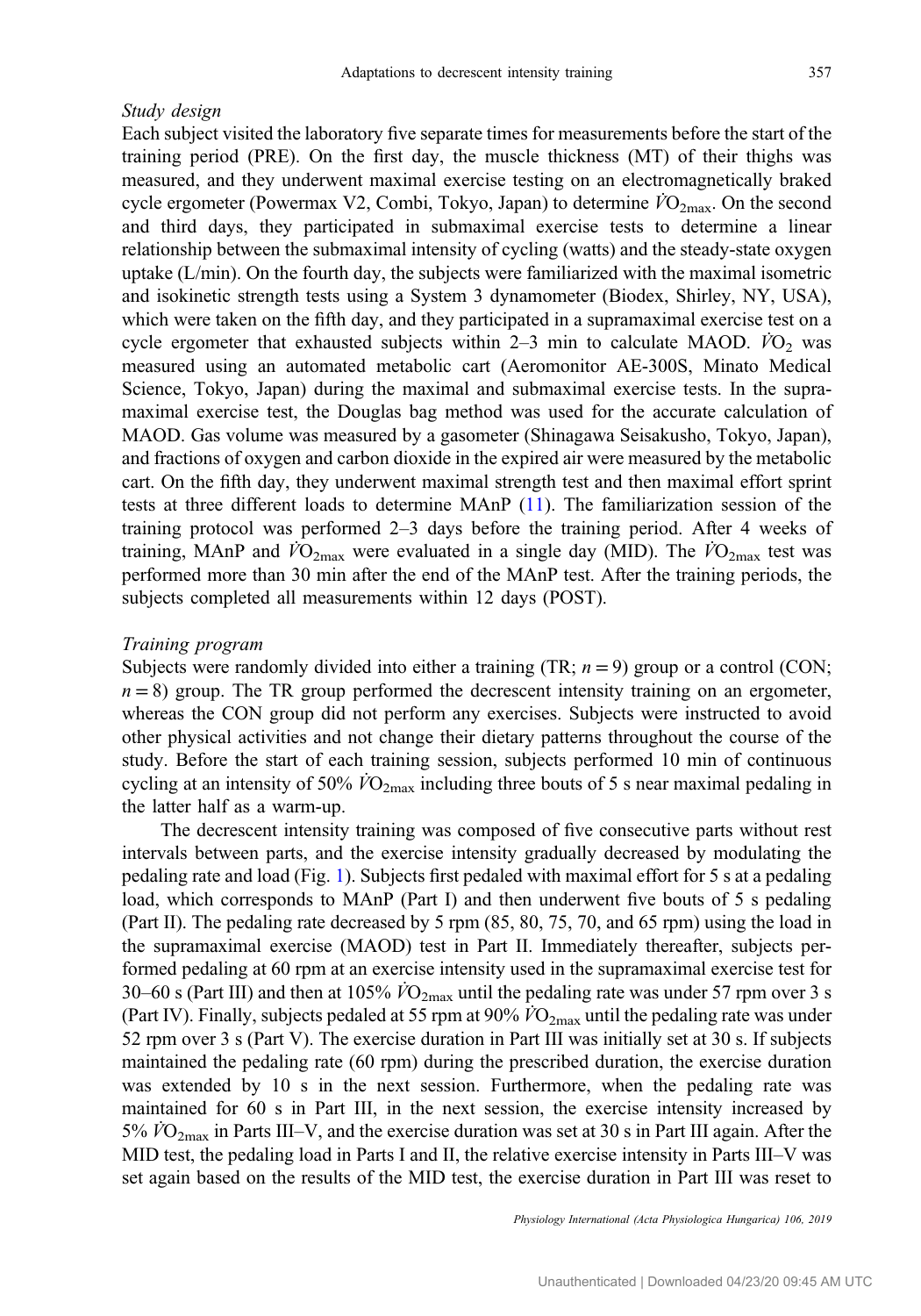<span id="page-3-0"></span>

Fig. 1. A typical example of decrescent intensity training. The decrescent intensity training was composed of five consecutive parts without rest intervals between parts, and the exercise intensity gradually decreased by modulating the pedaling rate and load. Subjects first pedaled with maximal effort for 5 s at a pedaling load, which corresponds to maximal anaerobic power (Part I) and then underwent five bouts of 5 s pedaling (Part II). The pedaling rate decreased by 5 rpm (85, 80, 75, 70, and 65 rpm) using the load in the supramaximal exercise test in Part II. Immediately thereafter, subjects performed pedaling at 60 rpm at an exercise intensity used in the supramaximal exercise test for 30–60 s (Part III) and then at 105%  $\dot{V}\text{O}_{2\text{max}}$  until the pedaling rate was under 57 rpm over 3 s (Part IV). Finally, subjects pedaled at 55 rpm at 90%  $\dot{V}O_{2\text{max}}$  until the pedaling rate was under 52 rpm over 3 s (Part V).  $\dot{V}O_{2\text{max}}$ , maximal oxygen uptake

30 s, and these variables were then modulated in a similar manner throughout the latter half of the training period. The TR group trained 2 days/week for the first 2 weeks and 3 days/week in the final 6 weeks except on the fifth and eighth weeks. The number of training sessions per week was decreased, so that the subjects can perform the MID tests on the first session of the fifth week and can minimize the effect of fatigue on the POST test.

## Maximal exercise test

The subjects performed a graded maximal exercise test on a cycle ergometer to determine  $\dot{V}O_{2\text{max}}$ . The pedaling rate was maintained constant at 60 rpm, and the load was initially set at 1.0 kp preceded by rest in a seated position for 2 min and increased by 0.3 kp every minute until exhaustion. Each subject's electrocardiograph was monitored throughout and used to measure heart rate (HR) at 1-min intervals. The criteria for  $\dot{V}O_{2\text{max}}$  used in this study were as follows: (1) no increase in  $\dot{V}O_2$  despite increased pedaling load, (2) HR >90% of agepredicted maximum HR (220–age), (3) respiratory exchange ratio greater than 1.10, (4) blood lactate greater than 10 mmol/L, and (5) ratings of perceived exertion greater than 18. Of these criteria, at least three had to be met to be considered a valid  $\dot{VQ}_{2\text{max}}$ , and all subjects met this requirement.

## Submaximal exercise test

The subjects performed submaximal exercise tests on a cycle ergometer to determine a linear relationship between the submaximal intensity of cycling (watts) and the steady-state oxygen uptake (L/min). Ten different 4-min bouts were performed at a constant power (60 rpm) between 30% and 90%  $\dot{V}O_{2\text{max}}$  based on a previous research [\(12](#page-11-0)). Subjects performed five bouts per day for 2 days.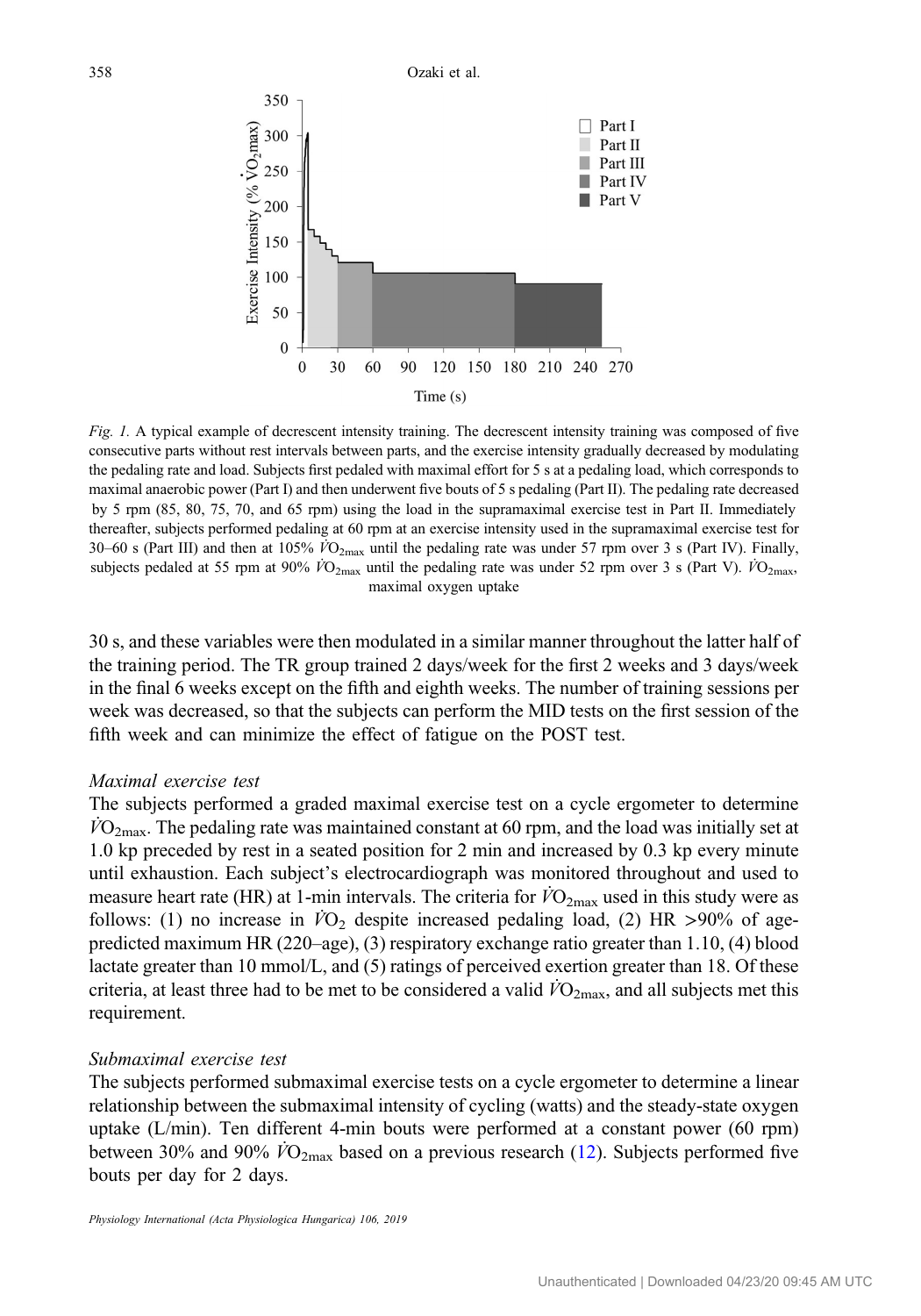## Supramaximal exercise test

Subjects participated in a supramaximal exercise test that exhausted them within 2–3 min, by which MAOD can be calculated. The pedaling rate was maintained constant at 60 rpm. The oxygen demands during this test were estimated by extrapolating the established relationship between power and steady-state oxygen uptake described above. The accumulated oxygen demand was taken as the product of the estimated oxygen demand and the exercise duration, whereas the accumulated oxygen was taken as the measured oxygen uptake integrated over the exercise duration. The accumulated oxygen deficit (AOD) was calculated as the difference between these two entities, which was reported as MAOD.

## Maximal effort sprint tests

Subjects were instructed to pedal as rapidly as possible in a seated position for 8 s at three different loads to determine MAnP. The loads (kp) corresponded to 5%, 10%, and 15% of their body mass (kg). Tests were performed in a load-increasing order with rest intervals of more than 5 min. From three different loads and cadences in each subject, the relationship between load and cadence was represented by linear regression equation for each subject  $(Y = -aX + b, a > 0, b > 0)$ . Power output in each load was calculated using the following formula:

Power outputðW<sup>Þ</sup> <sup>=</sup>Load <sup>ð</sup>kp<sup>Þ</sup> <sup>×</sup> Cadence <sup>ð</sup>rpm<sup>Þ</sup> <sup>×</sup> 0.98:

After calculating the power output in each load, MAnP was determined for each subject based on the linear regression equation for three pairs of loads and cadences described by Nakamura et al. ([11\)](#page-11-0).

## Muscle thickness (MT)

MT was measured using a B-mode ultrasound using a 5- to 18-MHz scanning head (Noblus; Aloka, Tokyo, Japan) in six locations: anterior and posterior aspects of the right thigh (AT and PT, respectively) at 40%, 50%, and 60% of the thigh's length between the lateral condyle of the femur and the greater trochanter. Before all scans, the subjects rested in the supine position for at least 30 min. To avoid the influence of fluid shifts within the muscle, the measurements were performed at about the same time. All measurements were performed by the same operator, with participants in the supine/prone position. The subcutaneous adipose tissue–muscle interface and muscle–bone interface were identified on ultrasound images, and the distance between the two interfaces was recorded as the MT. The mean of the MT of the three anterior and posterior sites was used in the data analysis.

#### Maximum isometric and isokinetic strengths

Maximum voluntary isometric and isokinetic contractions of the knee extensors (KE) and flexors (KF) were determined using a System 3 dynamometer following the manufacturer's recommended guidelines for positioning. During the test, the subject was seated on a chair with the hip joint angle positioned at  $85^\circ$  of flexion (full hip extension: 0°). Subjects were secured by straps to minimize extraneous and compensatory movements. The knee joint center of rotation was visually aligned with the axis of the dynamometer's lever arm. A knee joint angle of 0° corresponded to full knee extension. Several warm-up contractions (4–5 submaximal contractions and  $2-3$  near-maximal contractions at  $270^{\circ}/s$ ) were performed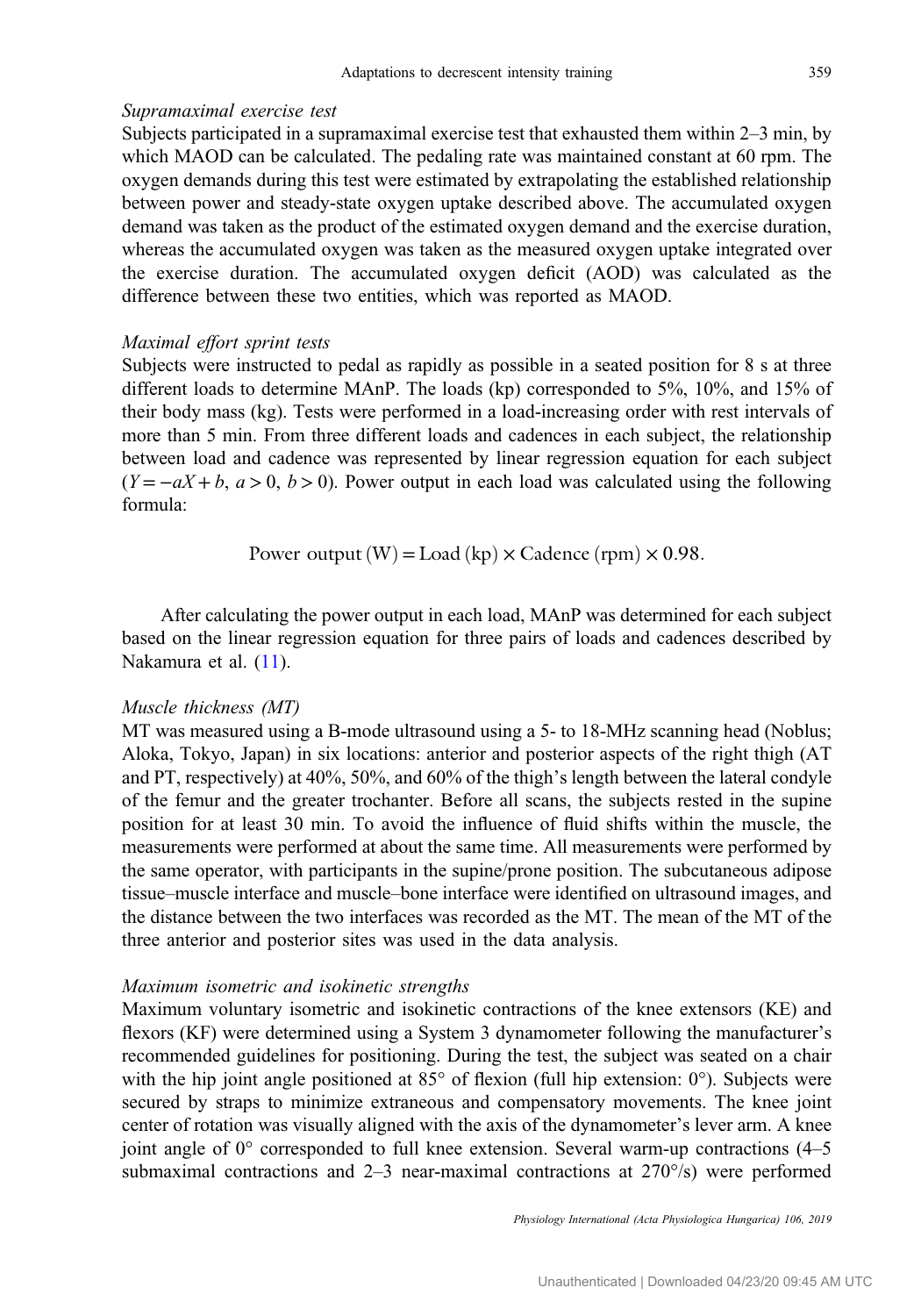before testing. Subjects were then instructed to perform maximal isokinetic knee extension and flexion from  $10^{\circ}$  to  $100^{\circ}$  at  $90^{\circ}/s$ ,  $180^{\circ}/s$ , and  $270^{\circ}/s$ . Then, they performed maximal isometric knee extension and flexion  $(0^{\circ}/s)$  for about 5 s at a fixed knee joint angle of 60° and 15°, respectively. Two maximal efforts were performed. The highest value was used for data analysis.

## Statistical analyses

Statistical tests were performed using SPSS version 23.0 software (SPSS Inc., Chicago, IL, USA). The results are expressed as means and standard deviations. Changes in scores are represented by means and 95% confidence intervals. For  $\dot{V}O_{2\text{max}}$  and MAnP, we used repeated measures analysis of variance (ANOVA) on time with a between-subject factor of group. If there was a significant interaction, Bonferroni adjusted post-hoc tests were used across time within each group and a t-test was used across groups within each time point. For MAOD, repeated measures ANOVA on time with a between-subject factor of group was used. If there was a significant interaction,  $post-hoc$  tests were performed by a  $t$ -test. Statistical significance was set at  $p < 0.05$ .

#### Results

All subjects completed the study, and the overall adherence was good, with a participation rate of 100% in the TR group. No significant differences between conditions were evident in any baseline values (Table [I\)](#page-6-0). The mean training time per session throughout the training period was  $275 \pm 135$  s. Those from 1st to 10th sessions and from 11th to 20th sessions were  $375 \pm 264$  s and  $175 \pm 53$  s, respectively.

## $\dot{V}O_{2max}$

There was a Group  $\times$  Time interaction for both absolute ( $p < 0.001$ ) and relative ( $p = 0.001$ ) values of  $\overline{VQ}_{2\text{max}}$  (Fig. [2A](#page-7-0), [B](#page-7-0)). For the absolute value, there were no significant differences between groups at PRE ( $p = 0.986$ ) and MID ( $p = 0.235$ ), but the value in the TR group was significantly higher at POST ( $p = 0.042$ ) than that in CON. Across time, the TR condition significantly increased from PRE to MID [256.9 (81.4, 432.4) ml/min,  $p = 0.004$ ] and from MID to POST [214.8 (48.5, 381.0) ml/min,  $p = 0.010$ ]. For the relative value, there were no significant differences between the groups at PRE  $(p = 0.331)$ , but the value in the TR group was significantly higher at MID ( $p = 0.048$ ) and POST ( $p = 0.005$ ) than that in the CON group. Across time, the TR condition significantly increased from PRE to MID [3.5 (0.9, 6.1) ml · min<sup>-1</sup> · kg<sup>-1</sup>, p = 0.008] and from MID to POST [3.1 (0.6, 5.6) ml · min<sup>-1</sup> · kg<sup>-1</sup>,  $p = 0.012$ .

There was a Group  $\times$  Time interaction for the exercise time in the maximal exercise test  $(p = 0.001)$ . There were no significant differences between groups at PRE  $(p = 0.537)$ , MID  $(p = 0.062)$ , and POST  $(p = 0.060)$ . Across time, the TR condition significantly increased from PRE to POST [99.1 (53.7, 144.5) s,  $p < 0.001$ ] and PRE to MID [75.0 (37.4, 112.6) s,  $p < 0.001$ ] but not MID to POST [24.1 (-23.6, 71.8) s,  $p = 0.580$ ].

## MAOD

There was a Group  $\times$  Time interaction for both absolute ( $p = 0.024$ ) and relative ( $p = 0.044$ ) values of MAOD (Fig. [3A,](#page-7-0) [B](#page-7-0)). For both values, there were no significant differences between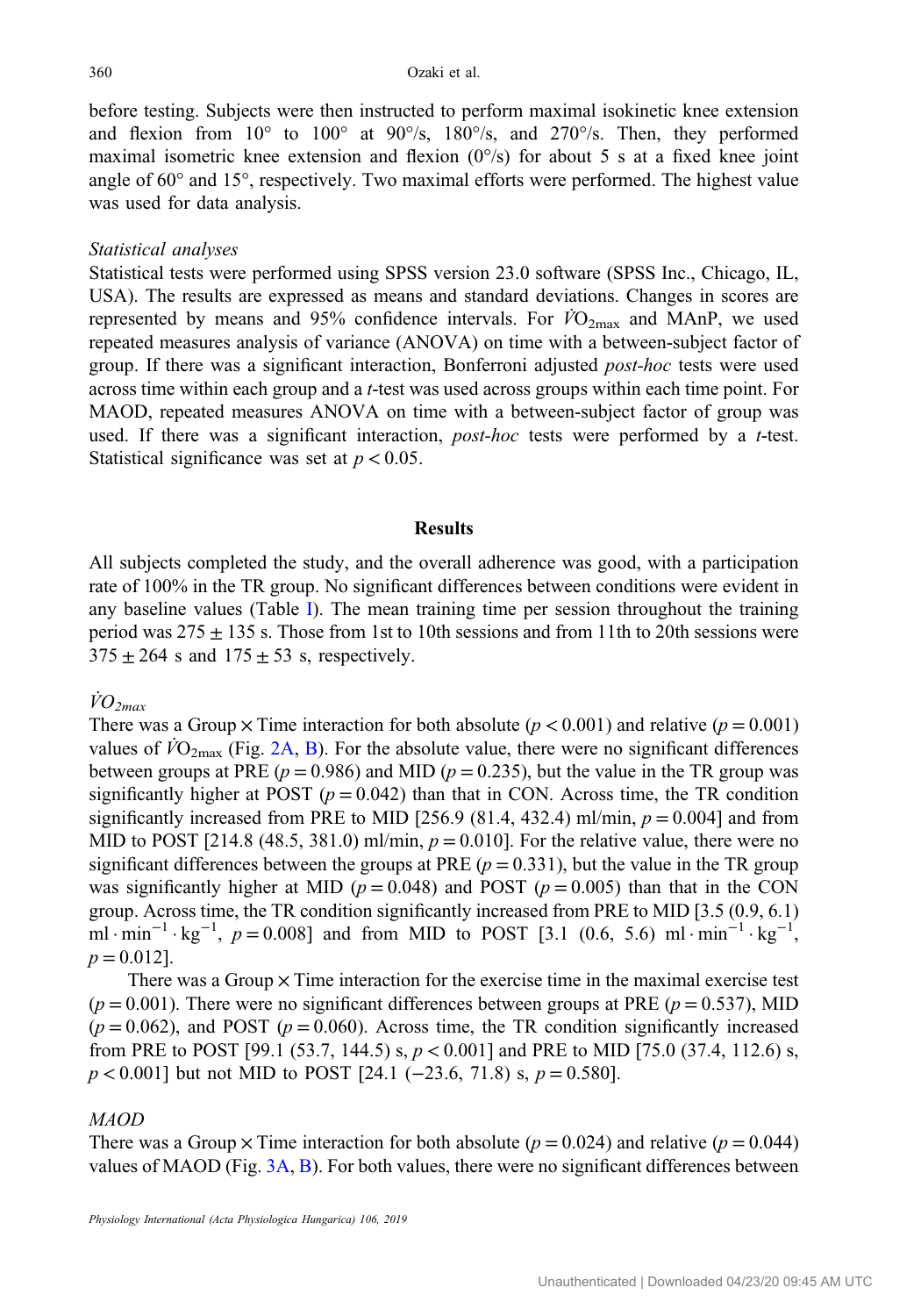<span id="page-6-0"></span>

|                                |             |                  |              | The model of the community of the community of the community of the community of the community of the community of the community of the community of the community of the community of the community of the community of the c |              |                                |       |              |             |
|--------------------------------|-------------|------------------|--------------|--------------------------------------------------------------------------------------------------------------------------------------------------------------------------------------------------------------------------------|--------------|--------------------------------|-------|--------------|-------------|
|                                |             | $\overline{CON}$ |              |                                                                                                                                                                                                                                | Ě            |                                |       | p value      |             |
|                                | PRE         | <b>NID</b>       | POST         | PRE                                                                                                                                                                                                                            | $\mathbf{H}$ | POST                           | Group | Time         | Interaction |
| Anthropometric variables       |             |                  |              |                                                                                                                                                                                                                                |              |                                |       |              |             |
| Age (years)                    | 23(2)       |                  |              | 23(2)                                                                                                                                                                                                                          |              |                                |       |              |             |
| Standing height (m)            | 1.74 (0.03) |                  |              | 1.74 (0.06)                                                                                                                                                                                                                    |              |                                |       |              |             |
| Body mass (kg)                 | 70.9 (9.5)  | 70.4(8.9)        | 70.5(8.5)    | 67.5(7.1)                                                                                                                                                                                                                      | 68.2(7.8)    | 68.4 (8.3)                     | 0.531 | 0.804        | 0.248       |
| Body mass index $(kg/m^2)$     | 23.5 (2.8)  | 23.3 (2.5)       | 23.4 (2.4)   | 22.4 (1.6)                                                                                                                                                                                                                     | 22.6 (1.5)   | 22.6 (1.7)                     | 0.413 | 0.864        | 0.276       |
| Muscle thickness               |             |                  |              |                                                                                                                                                                                                                                |              |                                |       |              |             |
| Anterior aspect of thigh (mm)  | 41.9 (8.0)  |                  | 42.9 $(7.7)$ | 40.9 (3.2)                                                                                                                                                                                                                     |              | 44.7 (5.0) <sup>11</sup>       | 0.874 | ${}_{<0.01}$ | &0.05       |
| Posterior aspect of thigh (mm) | 59.1 (5.3)  |                  | 60.0(5.2)    | 58.3 (5.6)                                                                                                                                                                                                                     |              | $60.6(5.9)^{\uparrow\uparrow}$ | 0.963 | 0.01         | &0.05       |
|                                |             |                  |              |                                                                                                                                                                                                                                |              |                                |       |              |             |

Table I. Changes in anthropometric variables and muscle thickness of the thigh Table I. Changes in anthropometric variables and muscle thickness of the thigh Data are presented as means (SD). CON: control group; MID: after 4 weeks of training; POST: after 8 weeks of training; PRE: before training; TR: training group.  $\leq p_{\perp}$  $< 0.01$  vs. PRE

Adaptations to decrescent intensity training 361

Physiology International (Acta Physiologica Hungarica) 106, 2019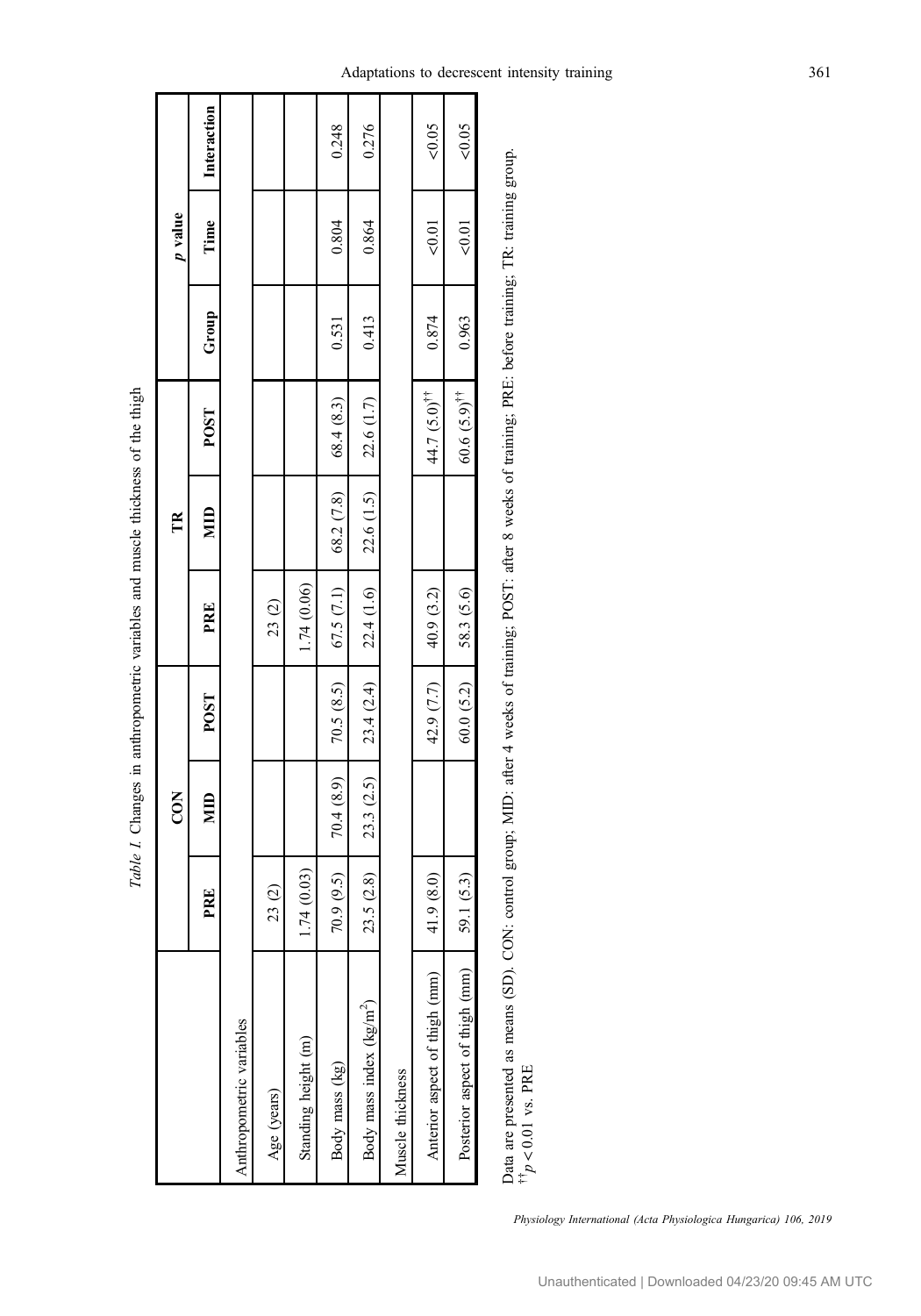<span id="page-7-0"></span>362 Ozaki et al.  $: p = 0.256$  $: p < 0.05$  $\mathbf{A}$ Group B Group  $: p < 0.01$ Time Time  $: p < 0.01$ Interaction:  $p < 0.001$ Interaction:  $p < 0.01$  $+$  $\Box$  CON  $\Box$ CON 5000 70  $\blacksquare$  TR  $\blacksquare$  TR  $++$  $\dagger$ 60 4000  $\dot{V}O_2$ max (ml·min<sup>-1</sup>·kg<sup>-1</sup>)  $\dot{V}O_2$ max (ml·min<sup>-1</sup>) 50 3000 40  $30$ 2000 20 1000 10  $\mathbf{0}$  $\Omega$ PRE **MID POST** PRE **MID** POST

Fig. 2. Changes in  $\dot{V}O_{2\text{max}}$ . Data are presented as means  $\pm$  SD. (A) Absolute value. There were no significant differences between groups at PRE and MID, but the value in the TR group was significantly higher at POST than that in CON. Across time, the TR condition significantly increased from PRE to MID and from MID to POST. (B) Relative value. There were no significant differences between the groups at PRE, but the value in the TR group was significantly higher at MID and POST than that in the CON group. Across time, the TR condition significantly increased from PRE to MID and from MID to POST. CON: control group; MID: after 4 weeks of training; POST: after 8 weeks of training; PRE: before training; TR: training group;  $\dot{V}O_{2\text{max}}$ : maximal oxygen uptake.  $\dot{v}$   $\sim$  0.01 vs. PRE or MID.  $\frac{1}{p}$  < 0.05 vs. MID.  $\frac{1}{p}$  < 0.05 vs. CON.  $\frac{1}{p}$  < 0.01 vs. CON



Fig. 3. Changes in MAOD. Data are presented as means  $\pm$  SD. (A) Absolute value. (B) Relative value. For both values, there were no significant differences between groups at PRE, but the value in the TR group was significantly higher at POST than that in the CON group. Across time, the TR condition significantly increased from PRE to POST. CON: control group; MAOD: maximal accumulated oxygen deficit; POST: after 8 weeks of training; PRE: before training; TR: training group.  $\frac{1}{p}$  < 0.01 vs. PRE. \*p < 0.05 vs. CON. \*\*p < 0.01 vs. CON

groups at PRE (absolute value:  $p = 0.573$ , relative value:  $p = 0.192$ ), but the value in the TR group was significantly higher at POST (absolute value:  $p = 0.017$ , relative value:  $p = 0.004$ ) than that in the CON group. Across time, the TR condition significantly increased from PRE to POST [absolute value: 578.3 (216.6, 895.1) ml,  $p = 0.001$ ; relative value: 8.2 (3.4, 13.0) ml/kg,  $p = 0.003$ ].

There was a Group  $\times$  Time interaction for the exercise load in the supramaximal exercise test ( $p < 0.001$ ). There were no significant differences between groups at PRE ( $p = 0.928$ ) and POST ( $p = 0.140$ ). Across time, the TR condition significantly increased from PRE to POST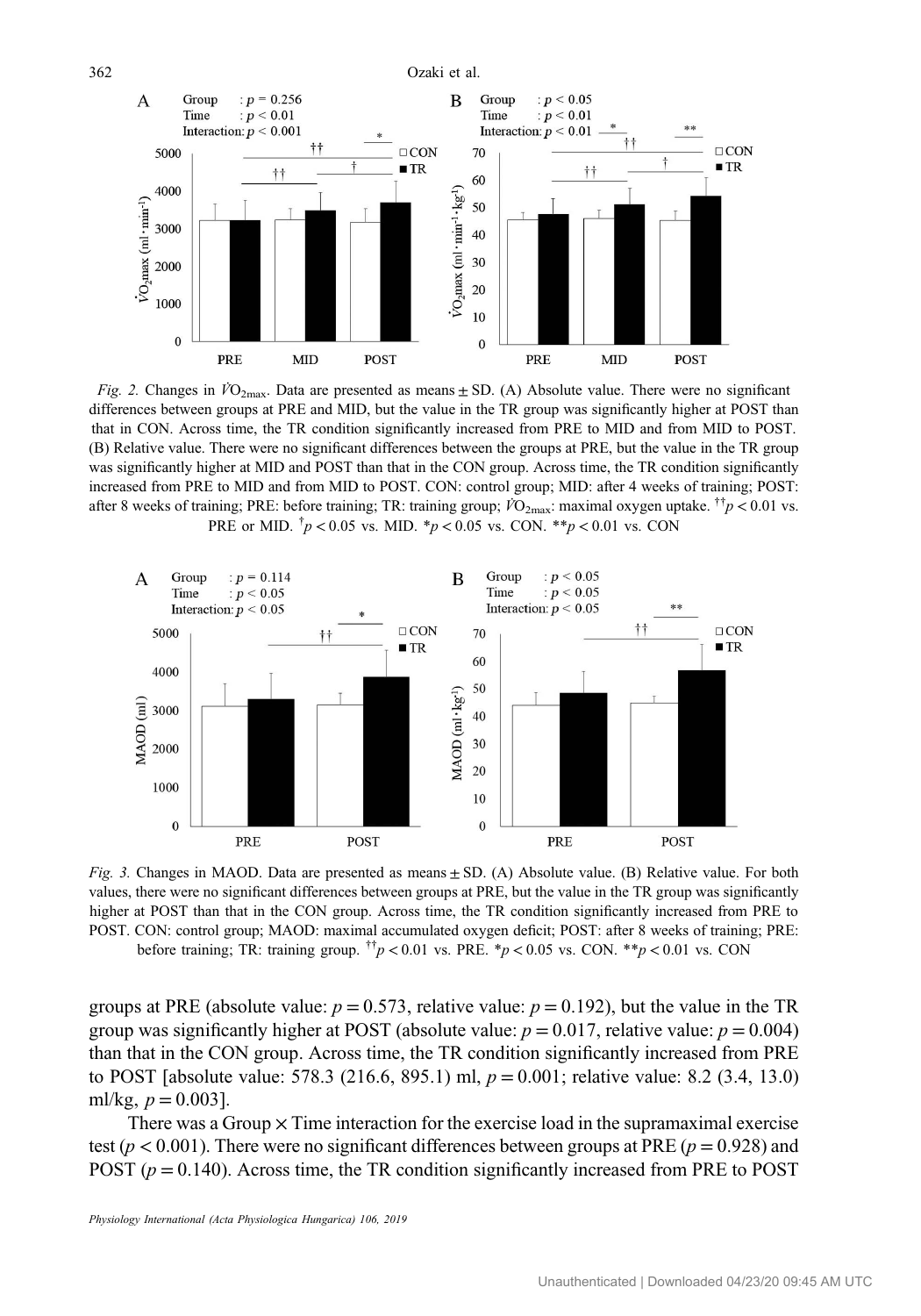[0.54 (0.40, 0.70) kp,  $p < 0.001$ ]. The main effects of group ( $p = 0.251$ ) and time ( $p = 0.755$ ) and Group  $\times$  Time interaction ( $p = 0.520$ ) were not significant for the exercise time in the supramaximal exercise test.

## MAnP

There was a Group  $\times$  Time interaction for both absolute ( $p = 0.003$ ) and relative ( $p = 0.006$ ) values of MAnP (Fig. 4A, B). For the absolute value, there were no significant differences between groups at PRE ( $p = 0.820$ ), MID ( $p = 0.804$ ), and POST ( $p = 0.439$ ). For the relative value, there were no significant differences between groups at PRE ( $p = 0.753$ ) and MID  $(p = 0.060)$ , but the value in the TR group was significantly higher at POST  $(p = 0.014)$  than that in the CON group. Across time, the TR condition significantly increased from PRE to POST [absolute value: 64.1 (34.2, 94.0) W,  $p < 0.001$ , relative value: 0.9 (0.4, 1.3) W/kg,  $p < 0.001$ ].

There was a Group  $\times$  Time interaction for the peak cadence in both 5% ( $p < 0.001$ ) and  $10\%$  ( $p = 0.030$ ) loads. For the 5% load, there were no significant differences between groups at PRE ( $p = 0.581$ ), MID ( $p = 0.966$ ), and POST ( $p = 0.125$ ). Across time, the TR condition significantly increased from PRE to POST [11.8  $(8.1, 15.5)$  rpm,  $p < 0.001$ ] and PRE to MID [8.6 (5.4, 11.9) rpm, p < 0.001] but not MID to POST [3.1 (−1.1, 7.3) rpm, p = 0.195]. For the 10% load, there were no significant differences between groups at PRE ( $p = 0.888$ ) and MID ( $p = 0.243$ ), but the value in the TR group was significantly higher at POST ( $p = 0.044$ ) than that in the CON group. Across time, the TR condition significantly increased from PRE to POST [6.9 (1.1, 12.7) rpm,  $p = 0.018$ ] but not PRE to MID [5.6 (-0.8, 11.9) rpm,  $p = 0.098$ ] and MID to POST [1.3 (−2.4, 5.1) rpm,  $p = 1.000$ ]. The main effects of group  $(p = 0.103)$  and time  $(p = 0.165)$  and Group  $\times$  Time interaction  $(p = 0.089)$  were not significant for the peak cadence in 15% load.





PRE.  $*p < 0.05$  vs. CON

Physiology International (Acta Physiologica Hungarica) 106, 2019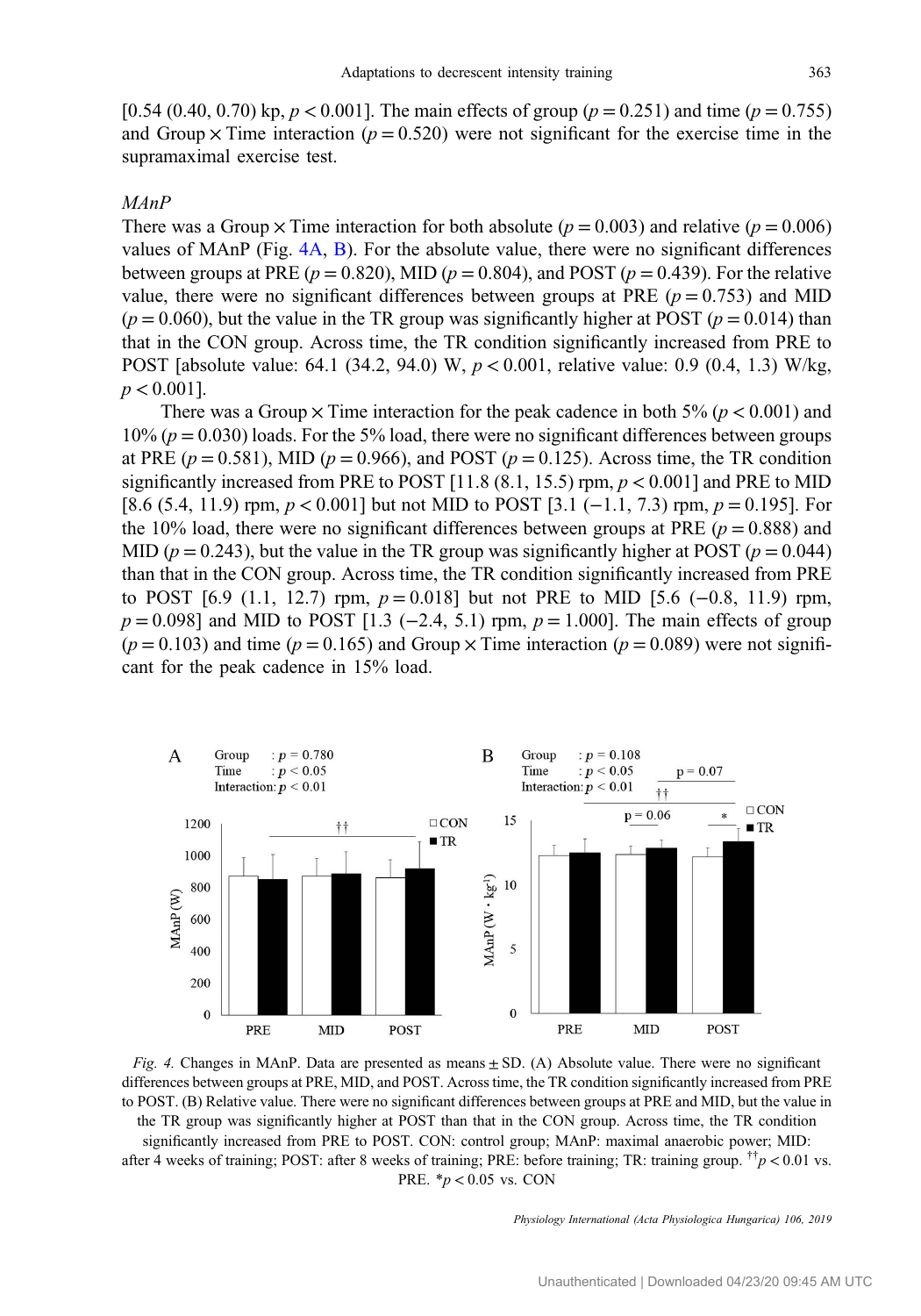|                     | <b>CON</b>   |              | TR           |                              | $p$ value |       |             |  |  |  |
|---------------------|--------------|--------------|--------------|------------------------------|-----------|-------|-------------|--|--|--|
|                     | <b>PRE</b>   | <b>POST</b>  | <b>PRE</b>   | <b>POST</b>                  | Group     | Time  | Interaction |  |  |  |
| Knee extension (Nm) |              |              |              |                              |           |       |             |  |  |  |
| $0^{\circ}/s$       | 245.5(45.1)  | 239.6 (45.2) | 268.6 (53.5) | 266.0 (57.5)                 | 0.329     | 0.199 | 0.612       |  |  |  |
| $90^{\circ}/s$      | 194.5 (44.5) | 185.2 (38.5) | 201.4 (38.3) | 198.5 (39.6)                 | 0.607     | 0.119 | 0.397       |  |  |  |
| $180^{\circ}/s$     | 156.6 (32.6) | 155.3 (32.7) | 157.2 (29.8) | 163.0(28.4)                  | 0.781     | 0.208 | 0.052       |  |  |  |
| $270^{\circ}/s$     | 130.5(25.0)  | 128.5(23.4)  | 129.4(24.6)  | $136.0 (23.2)$ <sup>††</sup> | 0.786     | 0.132 | < 0.01      |  |  |  |
| Knee flexion (Nm)   |              |              |              |                              |           |       |             |  |  |  |
| $0^{\circ}/s$       | 133.7(33.5)  | 135.4 (33.7) | 129.4(25.2)  | 128.8 (34.3)                 | 0.724     | 0.884 | 0.728       |  |  |  |
| $90^{\circ}/s$      | 95.7(23.1)   | 97.0 (19.8)  | 89.7 (24.4)  | 95.3 (25.5)                  | 0.737     | 0.204 | 0.424       |  |  |  |
| $180^{\circ}/s$     | 84.5 (18.8)  | 84.5 (20.4)  | 78.2 (19.0)  | 81.8 (20.4)                  | 0.640     | 0.232 | 0.223       |  |  |  |
| $270^{\circ}/s$     | 73.3 (16.7)  | 72.3 (14.9)  | 65.9 (17.4)  | 71.4 $(18.8)^{\dagger}$      | 0.618     | 0.151 | < 0.05      |  |  |  |

Table II. Changes in knee extension and flexion strength

Data are presented as means (SD). CON: control group; PRE: before training; POST: after 8 weeks of training; TR: training group.

 $\frac{1}{10}$   $p$  < 0.01 vs. PRE,  $\frac{1}{1}$   $p$  < 0.05 vs. PRE

## Muscle thickness (MT)

There was a Group  $\times$  Time interaction for MT in AT ( $p = 0.048$ ) and PT ( $p = 0.047$ ) as shown in Table [I](#page-6-0). For both sites, there were no significant differences between groups at PRE (AT:  $p = 0.752$ ; PT:  $p = 0.765$ ) and POST (AT:  $p = 0.556$ ; PT:  $p = 0.842$ ). Across time, the TR condition significantly increased from PRE to POST [AT: 3.8 (1.9, 5.7) mm,  $p = 0.001$ , PT: 2.3 (1.4, 3.2) mm,  $p < 0.001$ ].

## Muscle strength

There was a Group  $\times$  Time interaction for maximal isokinetic strengths of knee extension  $(p = 0.009)$  and flexion  $(p = 0.042)$  at 270 $\degree$ /s (Table II). For both sites, there were no significant differences between groups at PRE (KE:  $p = 0.930$ ; KF:  $p = 0.385$ ) and POST (KE:  $p = 0.518$ ; KF:  $p = 0.917$ ). Across time, the TR condition significantly increased from PRE to POST [KE: 6.6 (2.4, 10.8) Nm,  $p = 0.004$ ; KF: 5.5 (1.2, 9.8) Nm,  $p = 0.016$ ]. The main effects of group  $(p = 0.329 - 0.884)$  and time  $(p = 0.119 - 0.737)$  as well as Group  $\times$  Time interaction  $(p = 0.052 - 0.884)$ 0.728) were not significant for the isokinetic and isometric strength of KE and KF.

#### **Discussion**

The major finding of this study was that MAnP, MAOD, and  $\dot{V}O_{2\text{max}}$  were improved concurrently by 8 weeks of a single-exercise training using the decrescent intensity training method from that which corresponds to MAnP to that of near 100%  $\dot{V}O_{2\text{max}}$  in untrained young men. Furthermore, these training effects were achieved with short training time per session: the mean value was about 4.5 min. The mean training time in the latter half of the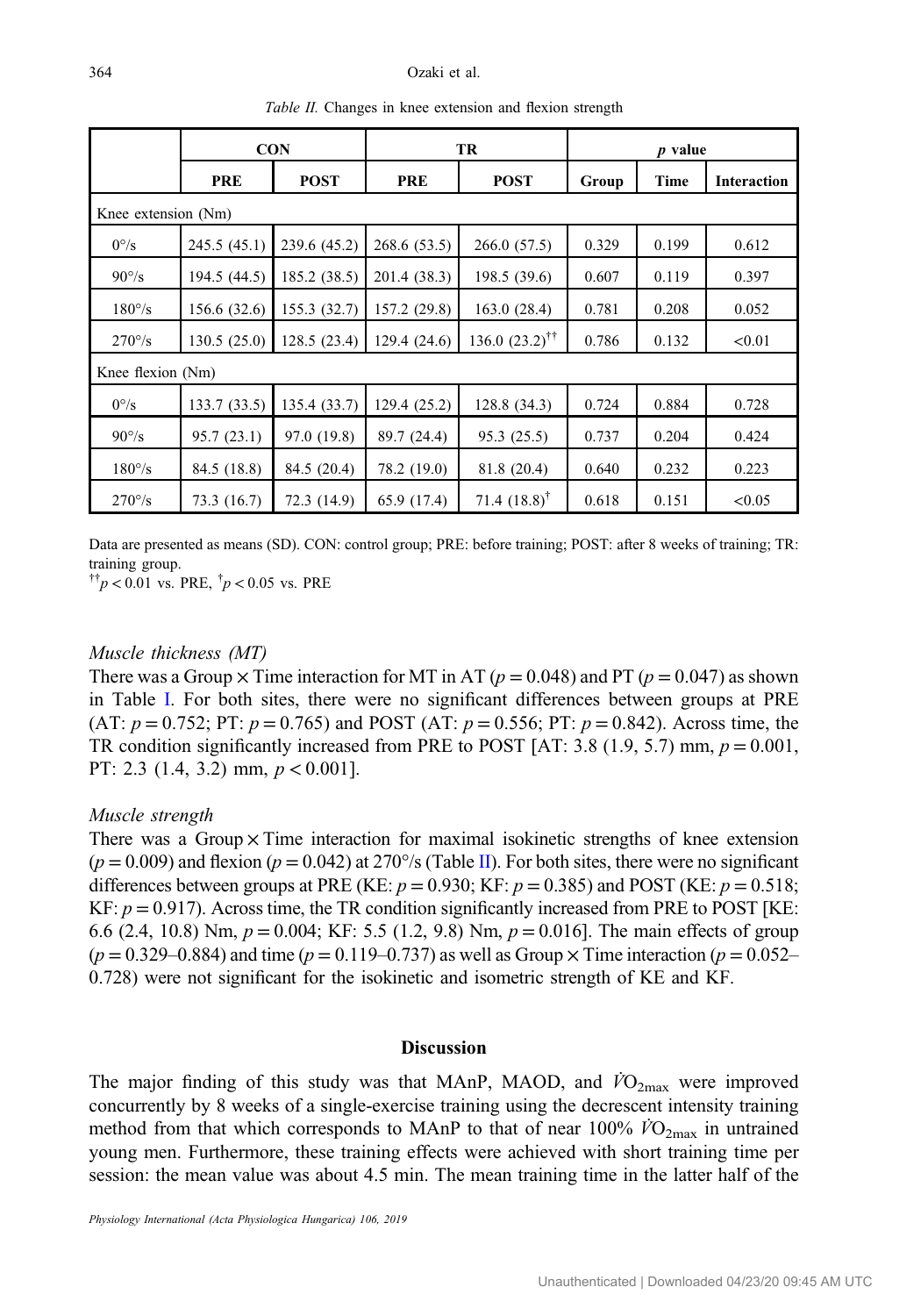training period (from 11th to 20th sessions) was about 3 min, because the training intensity increased gradually throughout the training period.

Given the specific adaptation to imposed demands, the intensive stimuli imposed on aerobic and anaerobic energy supplying systems appear important for the improvements in  $\overline{VO}_{2\text{max}}$  and MAOD. Wenger and Bell [\(21](#page-12-0)) demonstrated the greatest improvements in  $\dot{V}O_{2\text{max}}$  when intensity is from 90% to 100%  $\dot{V}O_{2\text{max}}$ . Although the information on the training method for improving MAOD is limited, Tabata et al. ([20\)](#page-12-0) demonstrated that the exhaustive intermittent training that consisted of 7–8 sets of 20-s exercise at an intensity of about 170%  $\dot{V}\text{O}_{2\text{max}}$  with a 10-s rest between each bout increased  $\dot{V}\text{O}_{2\text{max}}$  and MAOD after the 6-week training period. Furthermore, Kouzaki and Tabata [\(8](#page-11-0)) showed that intermittent training that consisted of 6–7 sets of 20-s exercise at 160%–200%  $\dot{V}O_{2\text{max}}$  with a 10-s rest between each bout increased them after the 8-week training period. These studies also showed that the AOD during exercise was not significantly different from MAOD, and the peak  $\dot{V}O_2$  during exercise was not significantly less than the  $\dot{V}O_{2\text{max}}(8, 19)$  $\dot{V}O_{2\text{max}}(8, 19)$  $\dot{V}O_{2\text{max}}(8, 19)$  $\dot{V}O_{2\text{max}}(8, 19)$  $\dot{V}O_{2\text{max}}(8, 19)$ . In the last session of this study,  $\dot{V}O_2$  was above 90%  $\dot{V}O_{2\text{max}}$  at about 1 min from the start of the training and then kept at the level of near  $\dot{V}O_{2\text{max}}$  during the rest of the training duration (data not shown). In addition, because subjects pedaled at an exercise intensity slightly above  $\dot{V}O_{2\text{max}}$  until exhaustion in Part IV, the AOD from Parts I to IV was roughly comparable to the MAOD. In fact, the mean AOD was about 90% of MAOD (data not shown), although the variation of energy demand by acceleration and deceleration of pedaling was not made considering its calculation. Thus, imposing intensive stimuli on two energy supplying systems would result in improvements in  $\hat{V}_{\text{O}_{2\text{max}}}$  and MAOD in this study. Meanwhile, with regard to training frequency, Fox et al. ([4\)](#page-11-0) demonstrated no difference in the magnitude of the improvement in  $\dot{V}O_{2\text{max}}$  after high-intensity interval training between 2 and 4 days per week. Thus, the training frequency (2–3 days per week) in this study was sufficient for at least the improvement in  $\dot{VQ}_{2\text{max}}$ . Furthermore, given that the aerobic and anaerobic energy production during intense exercise is related to the muscle mass involved  $(1, 16)$  $(1, 16)$  $(1, 16)$  $(1, 16)$ , muscle hypertrophy observed in the TR group would contribute at least partly to the improvements in  $\dot{V}O_{2\text{max}}$  and MAOD.

MAnP also increased in addition to  $\dot{V}O_{2\text{max}}$  and MAOD by the decrescent intensity training in this study. To the best of our knowledge, no study has investigated the effect of a cycling training with a cycle ergometer on MAnP, because the Wingate anaerobic test, in which its load is not necessarily equal to that corresponding to MAnP, has been popularized for the evaluation of the anaerobic-type power output  $(3, 11)$  $(3, 11)$  $(3, 11)$  $(3, 11)$ . However, based on the specific adaptation to imposed demands, it is plausible to assume that even only a 5-s maximal effort of pedaling at the load corresponding to MAnP (Part I) contributes to improvement in MAnP in untrained subjects. In addition, the improvement in MAnP resulted from improving the peak cadence in the loads of 5% and 10% of the body weight in this study. The mean pedaling loads of Part I in the TR group were  $7-8$  kp throughout the training period, which corresponded to 10%–11% of their body weight. This means that the peak cadence improved in the load conditions, which corresponded to and under the mean pedaling loads in the training sessions. Furthermore, maximal knee extension and flexion strengths significantly improved only at the fastest condition  $(270^{\circ}/s)$ . This may be because this study used the higher intensity (speed) training, given that knee extension strengths at the lower test speeds  $(30^{\circ}, 60^{\circ}, \text{and } 120^{\circ/s})$  increased significantly in the previous study using the lower intensity (speed) training [\(18](#page-12-0)). These improvements would contribute at least partly to the increments for the peak cadence in this study.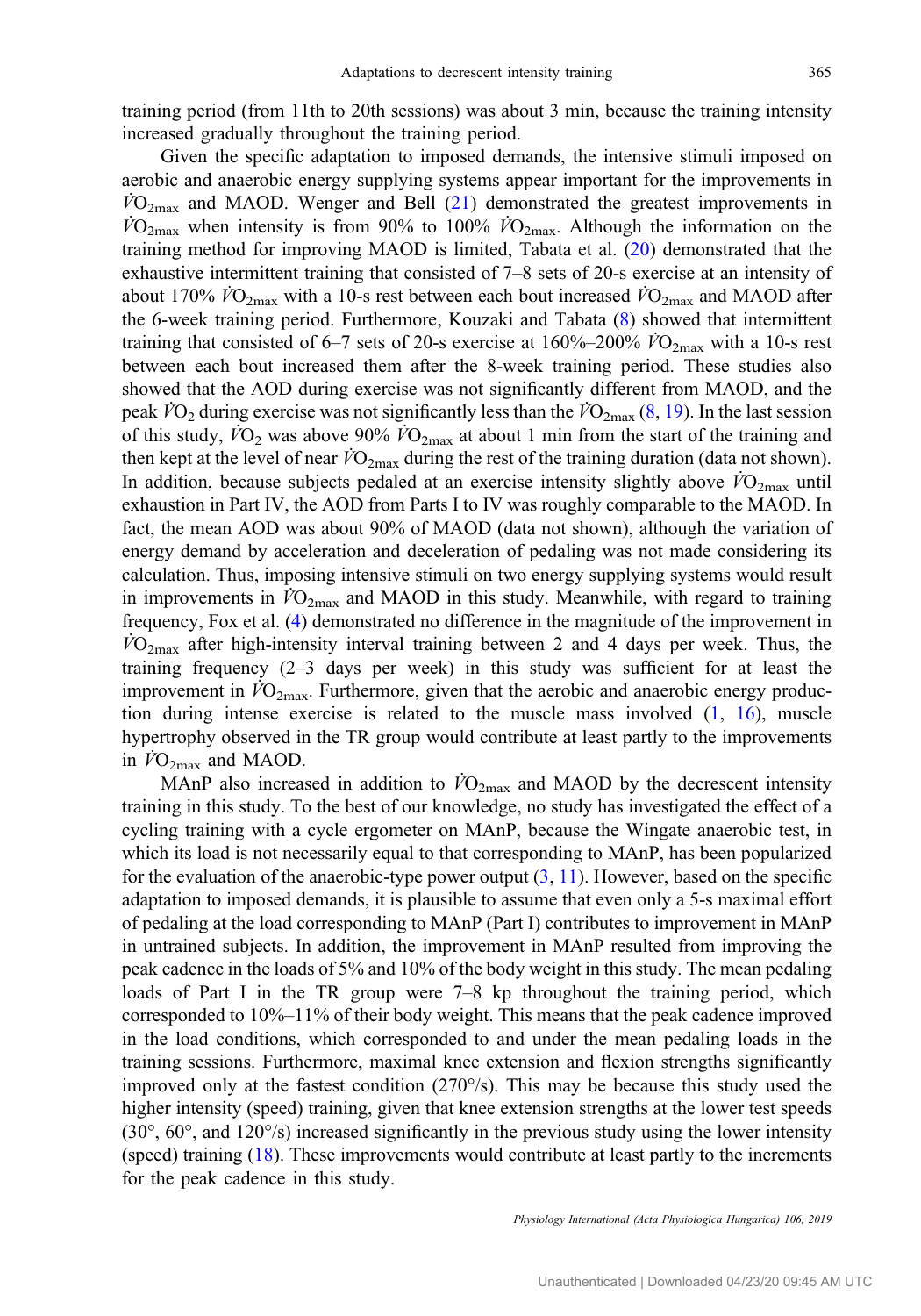<span id="page-11-0"></span>In conclusion, this is the first study to show that 8 weeks of a single-exercise training using the decrescent intensity training method from that which corresponds to MAnP to that of near 100%  $\dot{V}O_{2\text{max}}$  improves concurrently MAnP, MAOD, and  $\dot{V}O_{2\text{max}}$ , despite the short training time per session. Our training protocol may also afford potential adaptation benefits for athletes and/or enthusiasts with limited exercise time, although this warrants further investigation. Further work is required to define the training protocols necessary to maximize these training effects.

#### Acknowledgements

This work was supported by Mizuno Sports Foundation. The authors would like to thank the Juntendo University Institute of Health and Sports Science & Medicine for supporting this research.

## Conflict of interest

The authors report no conflict of interest.

## **REFERENCES**

- 1. Bangsbo J, Michalsik L, Petersen A: Accumulated  $O<sub>2</sub>$  deficit during intense exercise and muscle characteristics of elite athletes. Int. J. Sports. Med. 14, 207–213 (1993)
- 2. Beneke R, Boning D: The limits of human performance. Essays Biochem. 44, 11–25 (2008)
- 3. Driss T, Vandewalle H: The measurement of maximal (anaerobic) power output on a cycle ergometer: a critical review. Biomed. Res. Int. 2013, 589361 (2013)
- 4. Fox EL, Bartels RL, Billings CE, O'Brien R, Bason R, Mathews DK: Frequency and duration of interval training programs and changes in aerobic power. J. Appl. Physiol. 38, 481–484 (1975)
- 5. Gastin PB: Energy system interaction and relative contribution during maximal exercise. Sports Med. 31, 725–741 (2001)
- 6. Girard O, Mendez-Villanueva A, Bishop D: Repeated-sprint ability Part I: factors contributing to fatigue. Sports Med. 41, 673–694 (2011)
- 7. Gist NH, Fedewa MV, Dishman RK, Cureton KJ: Sprint interval training effects on aerobic capacity: a systematic review and meta-analysis. Sports Med. 44, 269–279 (2014)
- 8. Kouzaki M, Tabata I: Effects of high intensity intermittent training on maximal oxygen deficit and maxima oxygen uptake. J. Training Sci. 9, 83–94 (1998) (in Japanese)
- 9. McMahon S, Jenkins D: Factors affecting the rate of phosphocreatine resynthesis following intense exercise. Sports Med. 32, 761–784 (2002)
- 10. Milanovic Z, Sporis G, Weston M: Effectiveness of high-intensity interval training (HIT) and continuous endurance training for  $\dot{V}O_{2\text{max}}$  improvements: a systematic review and meta-analysis of controlled trials. Sports Med. 45, 1469–1481 (2015)
- 11. Nakamura Y, Mutoh Y, Miyashita M: Determination of the peak power output during maximal brief pedalling bouts. J. Sports Sci. 3, 181–187 (1985)
- 12. Noordhof DA, de Koning JJ, Foster C: The maximal accumulated oxygen deficit method: a valid and reliable measure of anaerobic capacity? Sports Med. 40, 285–302 (2010)
- 13. Noordhof DA, Skiba PF, de Koning JJ: Determining anaerobic capacity in sporting activities. Int. J. Sports Physiol. Perform. 8, 475–482 (2013)
- 14. Ozaki H, Kubota A, Natsume T, Loenneke JP, Abe T, Machida S, Naito H: Effects of drop sets with resistance training on increases in muscle CSA, strength, and endurance: a pilot study. J. Sports Sci. 36, 691–696 (2018)
- 15. Poole DC, Jones AM: Measurement of the maximum oxygen uptake  $\dot{V}O_{2\text{max}}$ :  $\dot{V}O_{2\text{peak}}$  is no longer acceptable. J. Appl. Physiol. (1985) 122, 997–1002 (2017)
- 16. Sanada K, Kearns CF, Kojima K, Abe T: Peak oxygen uptake during running and arm cranking normalized to total and regional skeletal muscle mass measured by magnetic resonance imaging. Eur. J. Appl. Physiol. 93, 687–693 (2005)